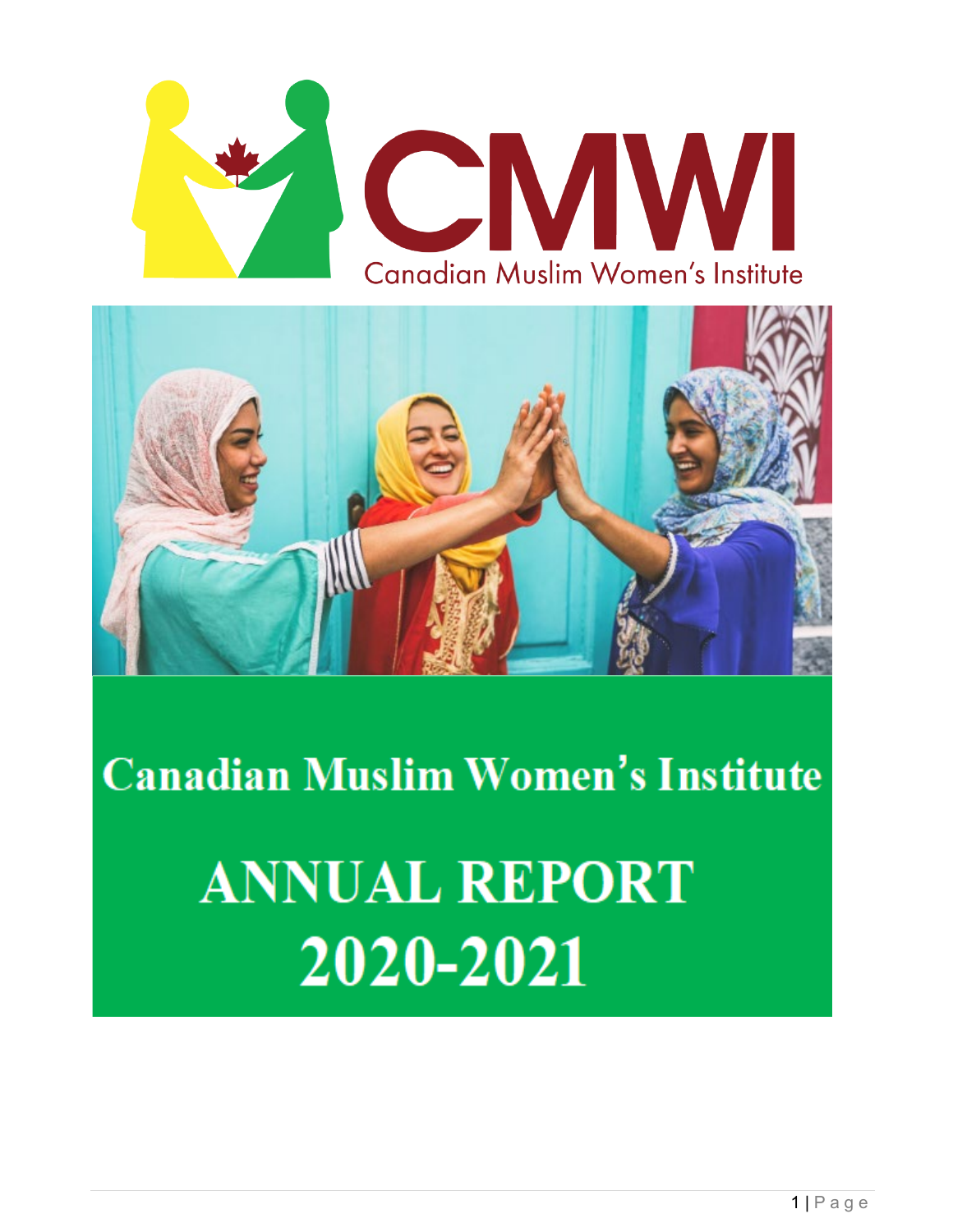## **Program Highlights**

Throughout the year CMWI delivered support and services to more than 800 newcomer families and individuals. However, this past year due to the Covid-19 pandemic we have had to adapt and change the way we deliver services to our clients. We had to deliver programming through Zoom. This was extremely challenging at the beginning as the staff had to learn how to navigate this technology. It took a while to learn but the next challenge was in teaching our clients how to use Zoom. Some of them did not have computers or cell phones so CMWI through Computers for Schools was able to get computers for them. It took a while for the clients, but they eventually were successful in mastering Zoom. However, there were many seniors who could not use the technology so the staff made phone calls to them every day to check in with them. This was a scary and confusing time and many of our clients were anxious and exhibiting signs of stress. We realized we had to address this, so we started a new program called Supporting Each Other. This is a support group where we have a social worker having weekly Zoom meetings with clients in their first language so they can talk about the pandemic and how to cope. It has been very successful with an attendance of 35 women. It was first started in Somali and now we have an Arabic speaking support group. The women were feeling very cooped up in their apartments in the winter months especially during the stay at home orders. CMWI introduced a new exercise program where a fitness instructor conducts workout sessions on Zoom. This is also done in Somali and Arabic. It has been very well received.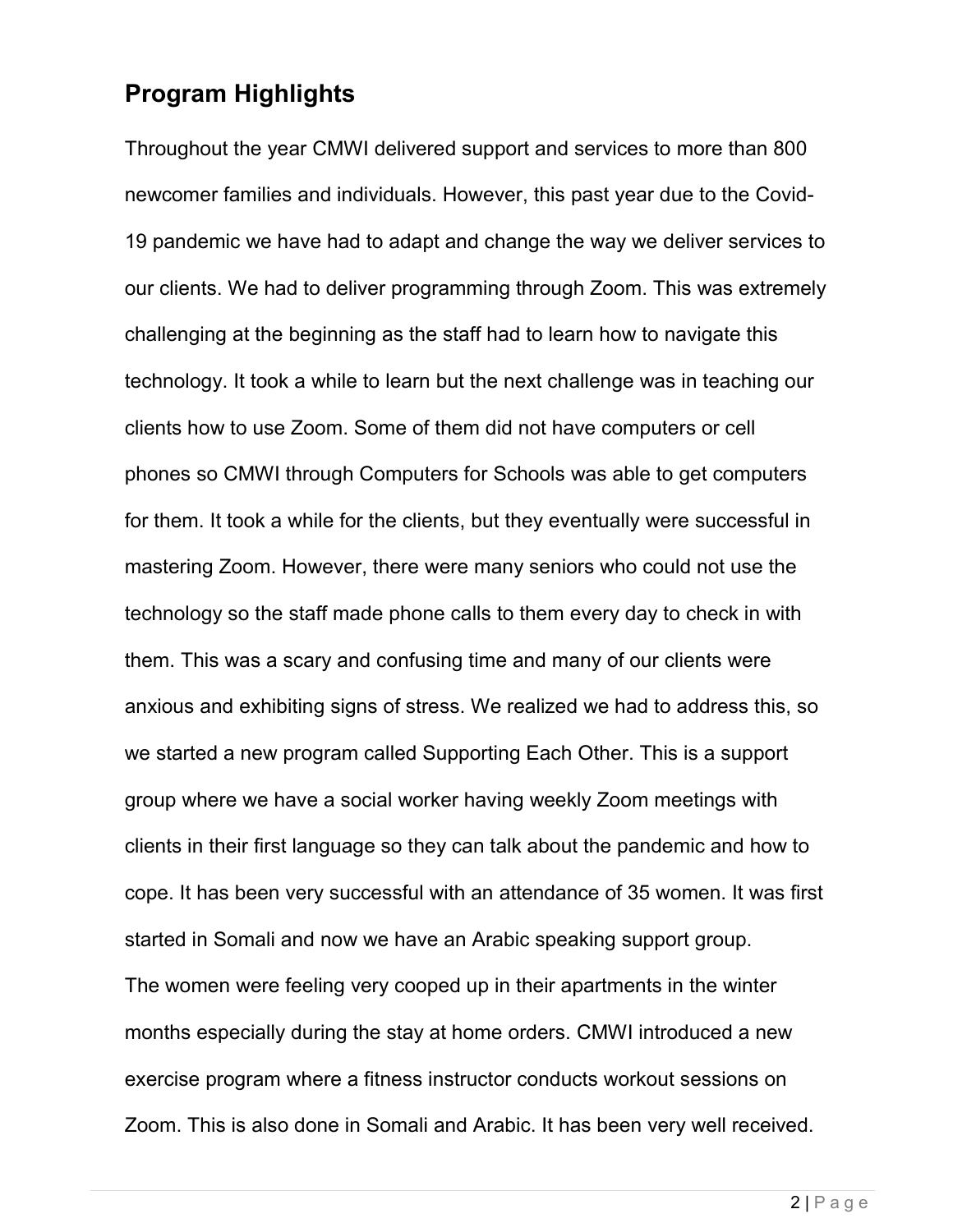CMWI received grants for food hampers and was able to help families especially those who lost their jobs due to the pandemic.

Our regular programming like Wiggle Giggle and Munch and all our Financial Empowerment programs continued online through Zoom and were very successful.



#### *Figure 1: Winnipeg Harvest Food Bank*

Our Winnipeg Harvest food bank continued throughout the year. There were some churches or community centers staffed by seniors to run the food bank but had to close because of the risk. Winnipeg Harvest asked us if we could take on a second day to serve these people. We agreed and had two days in the month where we served the food bank clients. We had to stop taking the clothing and household donations and clients could only come to the office by an appointment or if it was an emergency.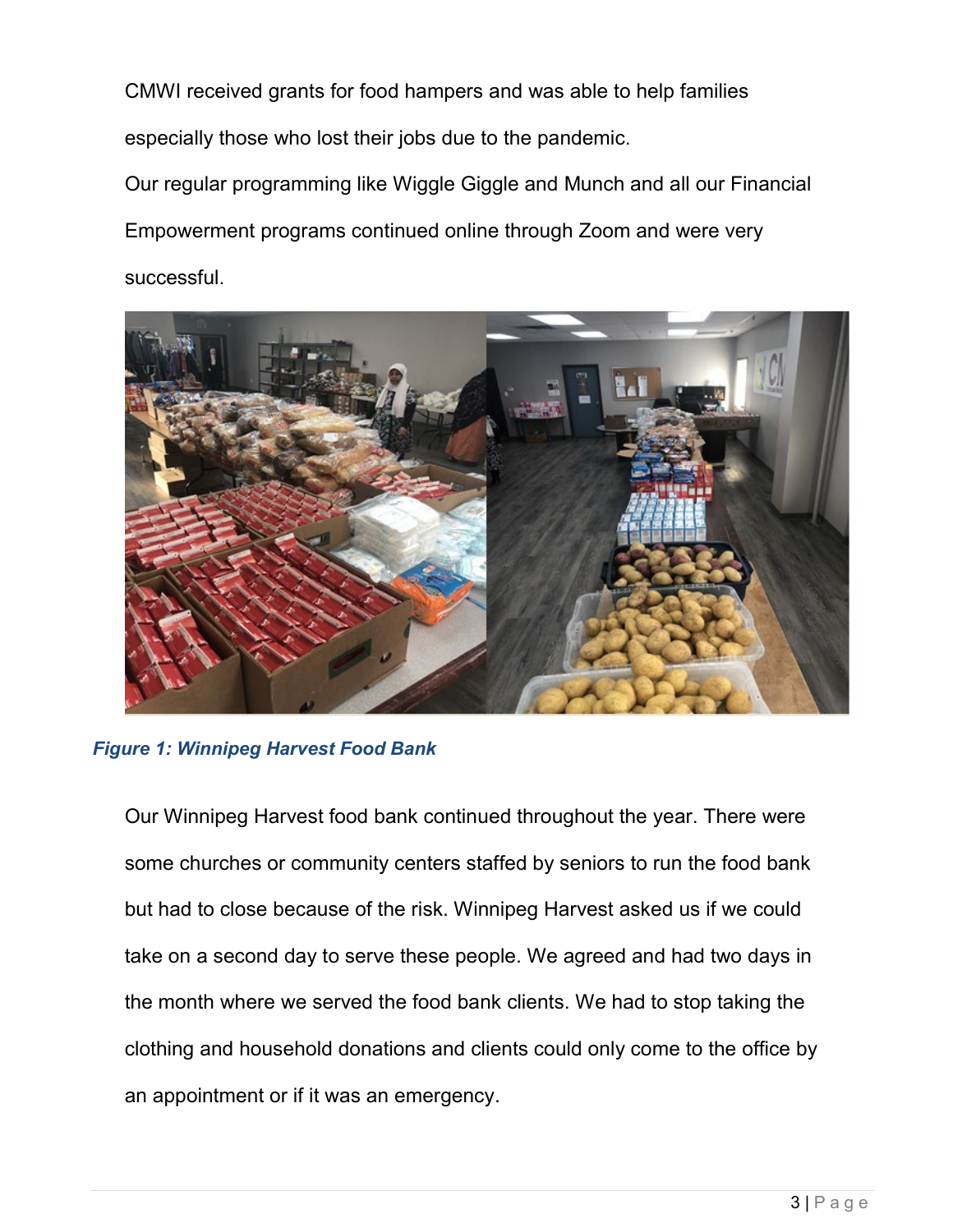#### **Employment Training Programs**

In 2019 CMWI received funding from IRCC's Special Delivery Improvement funding stream Visible Minority Women, to run employment training programs for 2 years, from July 2019 to March 2021. This was a new initiative for CMWI. Through this program, CMWI continues its mandate towards empowering newcomer women by building their confidence and enhancing their skills to increase their employability and financial stability.



#### *Figure 2: The Culinary Edge Program*

The focus of this project was to develop a culinary training program for employability in the commercial food industry and a housekeeping and a cleaning program for employability in the commercial and residential industry. The models for these programs were built on the successful sewing training program that CMWI is already doing.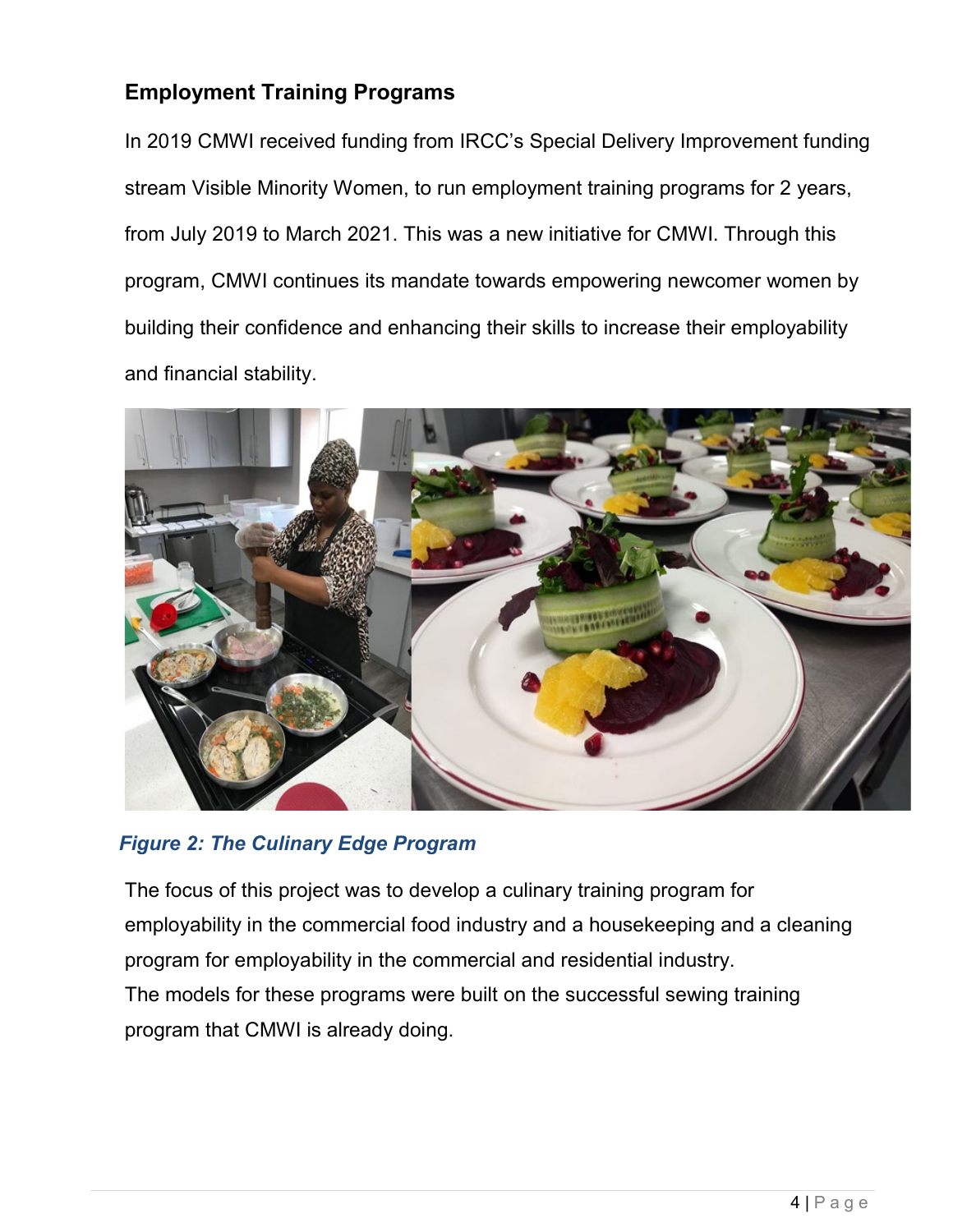

*Figure 3: The Cutting Edge - Sewing Training Program*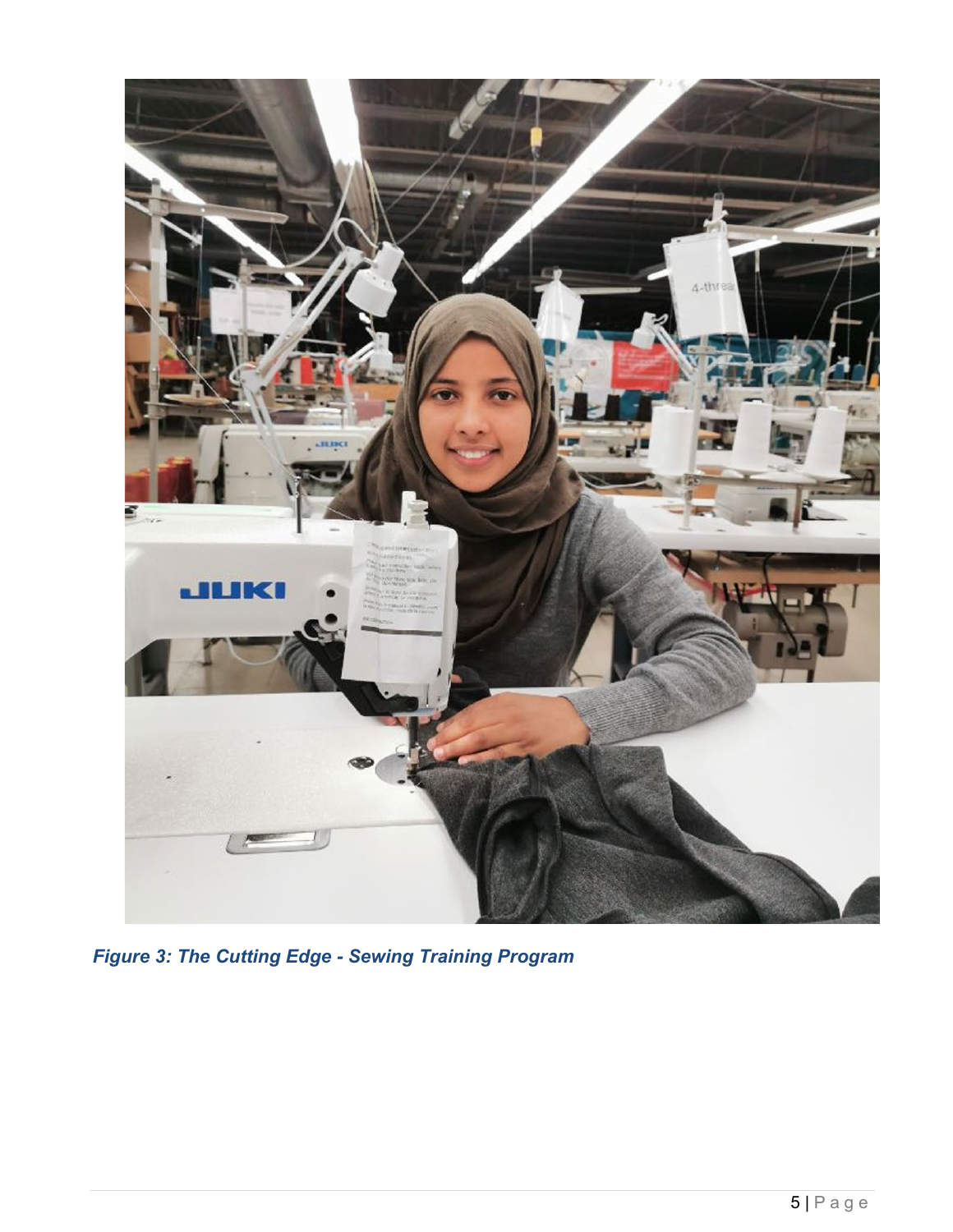# **2020-2021 Program Report**

| <b>No</b>       | <b>Program name/ service</b>                                                            | <b>Number of</b><br><b>clients</b> | <b>Number of</b><br>times served |
|-----------------|-----------------------------------------------------------------------------------------|------------------------------------|----------------------------------|
| 1               | Food Hamper                                                                             | 538                                | 2,842                            |
| 2               | Food grant with gift cards                                                              | 378                                | 1,134                            |
| 3               | <b>Emergency food /donation</b>                                                         | 120                                | 1440                             |
| 5               | Mental Health Support group (Somali)                                                    | 35                                 | 48                               |
| 6               | Money management                                                                        | 57                                 | 70                               |
| $\overline{7}$  | Somali women exercise                                                                   | 15                                 | 24                               |
| 8               | Exercise, Health & Wellness (Arabic)                                                    | 46                                 | 24                               |
| 9               | Citizenship test preparation both Arabic and<br>Somali                                  | 29                                 | 20                               |
| 10              | <b>Translation documents</b>                                                            | 50                                 | 50                               |
| 11              | Oral interpretation is every day (Ongoing)                                              | 100                                | 800                              |
| 12              | <b>CMWI</b> financial assistance                                                        | 18                                 | 18                               |
| 13              | Financial assistance referred to other<br>organization (MIA)                            | 9                                  | 15                               |
| 14              | Tax filling                                                                             | 57                                 | 70                               |
| 15 <sub>1</sub> | Wiggle, Giggle & Munch                                                                  | $\overline{7}$                     | 10                               |
| 16              | Arabic conversation for service providers                                               | 8                                  | 20                               |
| 19              | EIA, rent, Childcare, health cards, CERB,<br>CRB, IDA, ID cards and online applications | 50                                 | 90                               |
| 20              | <b>Computer distribution</b>                                                            | 43                                 | 100                              |
| 21              | Phone check in                                                                          | 700                                | 1000                             |
| 22              | Employment Programs (cooking, child<br>minding, and sewing)                             | 26                                 | 400                              |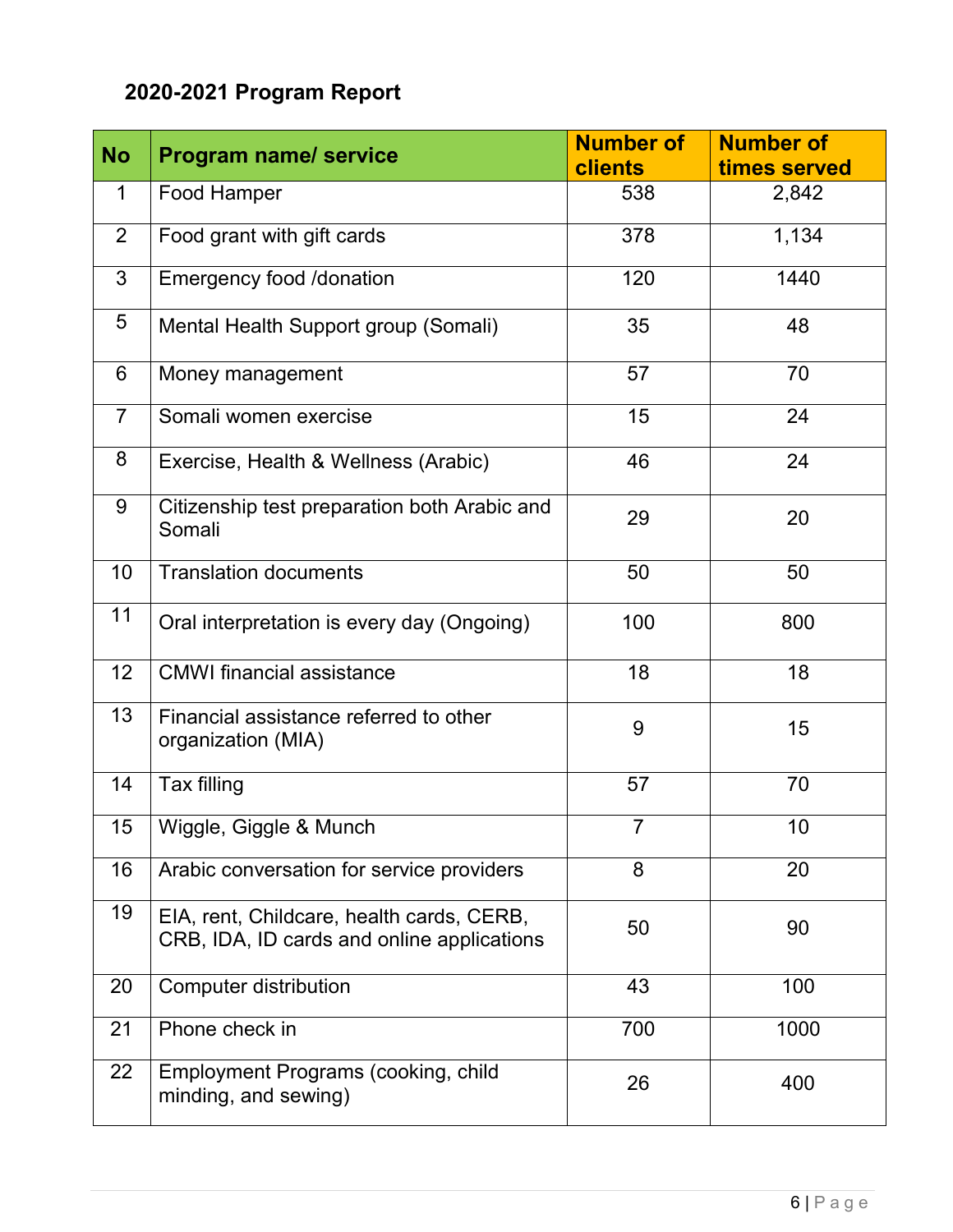# **Organizational Progress**

In January 2020 CMWI staff and Board concluded a 3-year strategic plan. The strategic plan is attached. However, Covid-19 has restricted progress on this plan and depending on what happens this coming year it may be difficult to achieve our goals.

We have now settled into an effective way of serving our clients virtually, but we look forward to the day when we can serve then in person.

Like many other organizations, CMWI has shown the ability to adapt to adverse situations so that we can continue to be there for our clients in not only the good times but also be a support during difficult and challenging times.

### **Awards and Recognition**

This year CMWI's team of Financial Empowerment facilitators, Hassan Bare and Sarah Al-Saadi received SEED's Community Builder Award for the extensive workshops they did in educating our clients about financial literacy. They also did tremendous work in tax filing for clients and received a letter of appreciation from Canada Revenue Agency.

CMWI's sewing social enterprise rose to the demands of manufacturing facemasks for businesses. We manufactured over 7,500 masks and received a letter of from Mayor Bowman recognizing the efforts of The Cutting Edge (the social enterprise) in building skills for newcomer women and with the mask production bringing some comfort and security to Manitobans during this crisis.

## **Financial Highlights**

The core funding and the For Every Family Initiative funding from United Way continues to be the financial foundation for CMWI. This allows us to keep our doors open and employ staff to serve our clients. We received funding from various funders that allowed us to continue with our programming.

Some of the major funding we received are: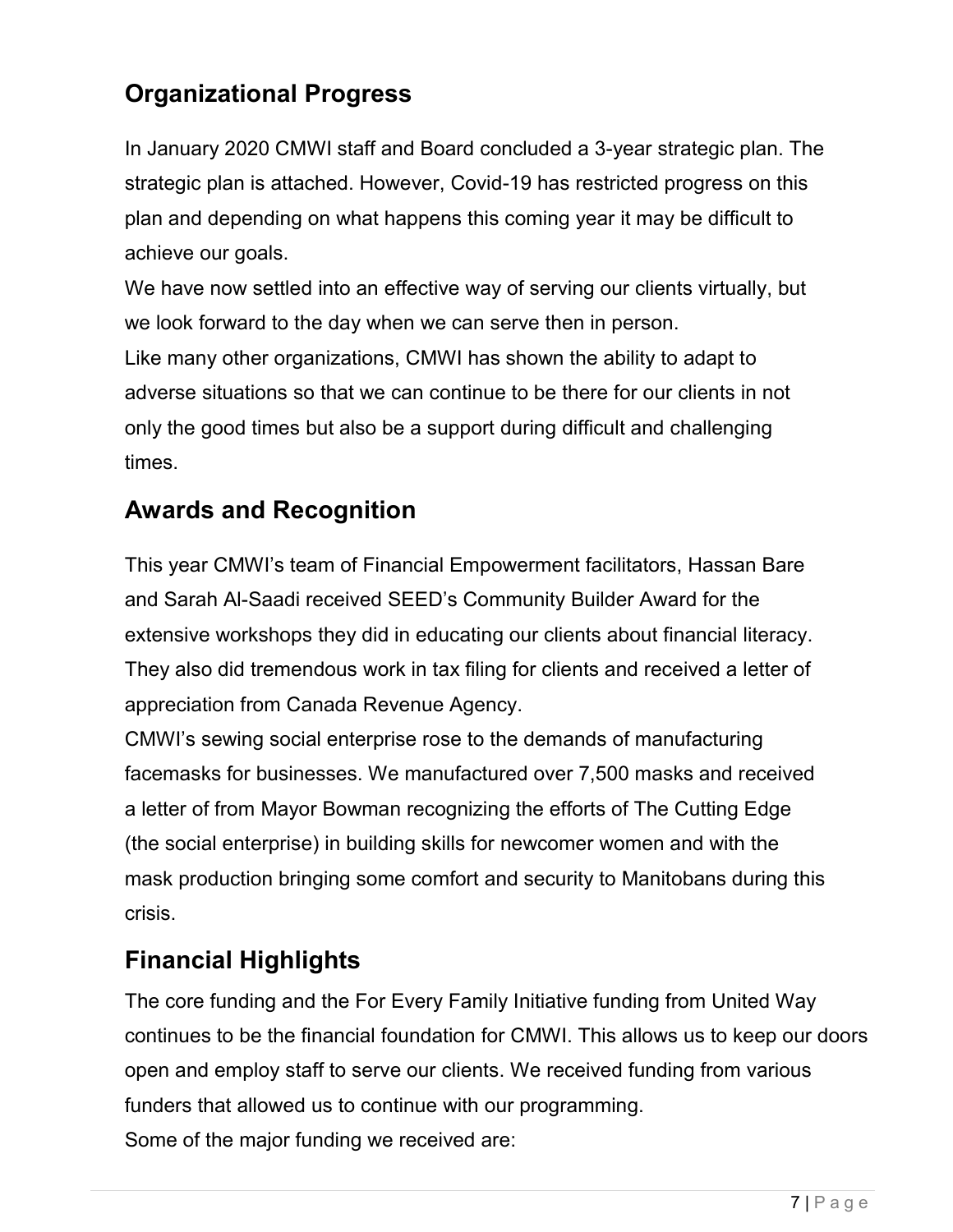- **5227,359 Manitoba Education and Training grant for the third year to** continue the paid industrial sewing training program.
- \$384,286 IRCC to continue the employment training programs for a second year.
- **557,881 Wage and Gender Equality (Federal) for capacity building.**
- **574,600 Province of MB for renovations.**
- \$50,000 Community Food Centers, Canada (Good Food Access Grant)
- **549,000 Various Covid 19 grants**

### **Staffing Highlights:**

#### **CMWI has now 12 full-time staff and 3 part-time staff.**

- 1. Hodan Ali Office Administrator
- 2. Zeinab Ali Office Administrator
- 3. Ahlam Jasim Outreach Coordinator
- 4. Houda Alkwalty Donation Coordinator
- 5. Balqis Olaniyi as Office manager
- 6. Sarah ALSaadi Financial Empowerment Facilitator
- 7. Hassan Bare Financial Empowerment Facilitator
- 8. Maria Rabadi Employment Training Coordinator
- 9. Trish Sinanan Culinary Training Instructor
- 10.Abimbola Wahab Childcare Specialist
- 11.Nikhat Merchant Employment Counsellor
- 12.Anne\_Lydie Bolay Sewing Operations Director
- 13.Mohammed Agha Sewing Instructor
- 14.Alia Mohammed Sewing instructor
- 15.Fisayo Balogun Accountant